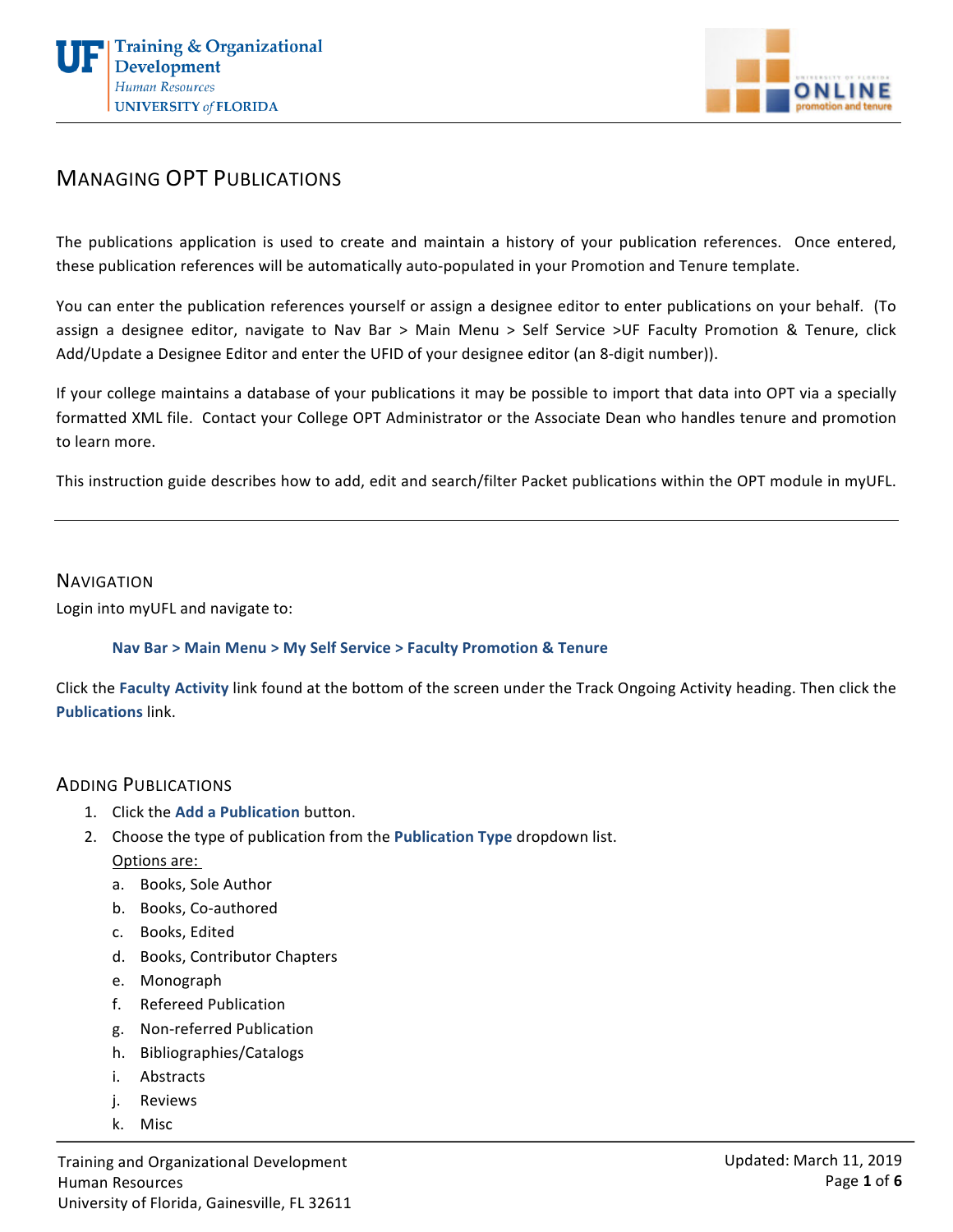

**NOTE:** If you aren't sure which type of publication to choose, click the Packet Instructions for Publications link to the right of this field for assistance.

3. Choose the status of the publication from the **Publication Status** dropdown list.

Options are:

- **Accepted**
- In Press
- Published
- **Submitted**
- 4. Enter the year of the publication into the **Publication Year** field (optional). **NOTE:** If no date is entered the entry will drop to the bottom of the list instead of appearing at the top.
- 5. Enter the title of the publication in the Title textbox field (optional). **NOTE:** This information can be added in the **Notes** field if desired.
- 6. **Scroll down**, if needed.

### **ADDING AUTHORS**

- 7. Either copy & paste the list of publication authors into the Author List Work Area section or type in manually. **NOTE:** Separate each name with a comma
- 8. Click the **Split Author List** button.
- 9. Indicate the appropriate **Role** for each author.

Options are: 

- Author
- Co-Author
- Co-Editor
- Editor
- Senior Author
- 10. Indicate each name as either self or the appropriate mentee relationship in the Self or Mentee Relationship dropdown list.

Options are:

- Fellow (f)
- $\bullet$  Student (g)
- $\bullet$  Other  $(8)$
- PostDoc(p)
- $\bullet$  Resident (r)
- Self (bold)
- $\cdot$  n/a
- 11. Click the **Save** button.
- 12. Click the **Go to Publication List** button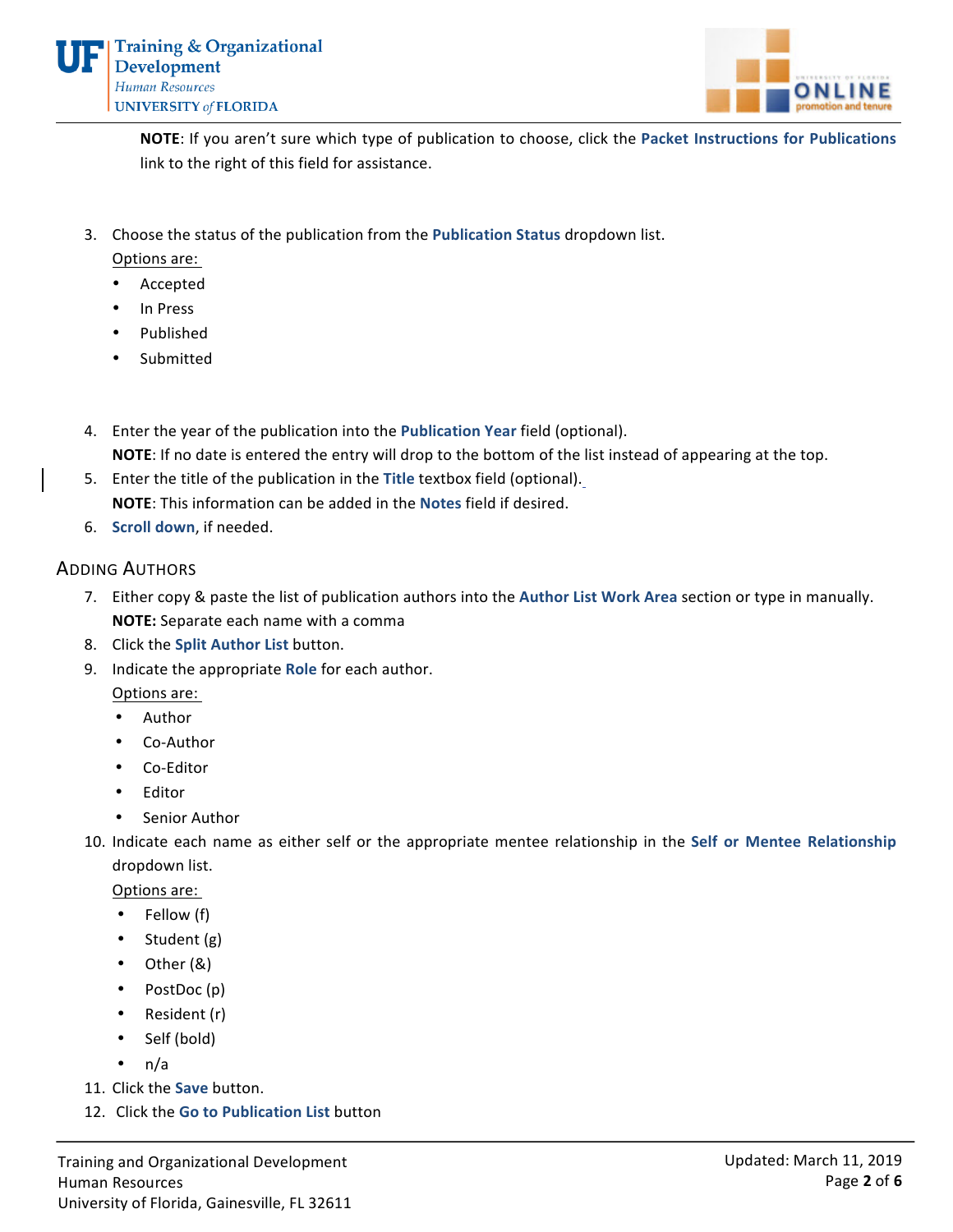



## **EDITING A PUBLICATION**

Publication references are listed in the Status & Title section. Clicking the Edit button will allow you to make any changes needed.

1. Click the **Edit** button.

| <b>* Summary</b>                                                                                  |           |                | Here is a list of your Publications. Click on the "Edit" button to view more information. |                           |                                             |      |                      |
|---------------------------------------------------------------------------------------------------|-----------|----------------|-------------------------------------------------------------------------------------------|---------------------------|---------------------------------------------|------|----------------------|
| <b>Publication Type</b>                                                                           |           |                | Section 16<br>(Published/In<br><b>PressiNccepted)</b>                                     | Section 33<br>(Submitted) |                                             |      | View My Publications |
| a. Books, Sole Author.                                                                            |           |                |                                                                                           |                           |                                             |      |                      |
| d. Books, Contributor Chapters                                                                    |           |                |                                                                                           |                           |                                             |      |                      |
| f. Refereed Publication                                                                           |           |                | 64                                                                                        |                           |                                             |      |                      |
| g. Non-refereed Publication                                                                       |           |                | $\overline{2}$                                                                            |                           |                                             |      |                      |
| i. Abstracts                                                                                      |           |                | 33                                                                                        |                           |                                             |      |                      |
| k. Misc                                                                                           |           |                | ٠                                                                                         |                           | $\overline{2}$                              |      |                      |
| F Filter List of Publications<br><b>Status &amp; Title</b><br><b>Publication Type Year Status</b> | Mora Info |                | <b>Title</b>                                                                              |                           |                                             |      |                      |
| a. Books, Sole<br><b>Author</b>                                                                   |           |                | 2012 Accepted A World History                                                             |                           |                                             | Edit | Delete               |
| d. Books.<br>2 Contributor<br><b>Chapters</b>                                                     |           |                | 2011 Published Otolaryngological Clinics of North America                                 |                           |                                             | Edit | Delete               |
| f. Refereed<br>Publication                                                                        |           | 2011 Published | of English lexical stress by Mandarin speakers).                                          |                           | '真语二语学习者词重音声学特征实验研究' (The acoustic features | Edit | Delete               |
| f. Refereed<br>Publication                                                                        |           |                | 2011 Published Angiogenic biomarkers and healing of living cellular constructs.           |                           |                                             | Edit | Delete               |
| 5 <sup>f</sup> . Refereed<br>Publication                                                          |           |                | 2011 Published Adverse events of 4% Septocaine                                            |                           |                                             | Edit | Delete               |

2. Make any desired changes to the following items on the Change Publication screen.

Options may include:

- 1. Publication Type
- 2. Publication Status
- 3. Publication Year
- 4. Title
- 5. Name of Journal, Bulletin, Circular or Other Publication
- 6. Volume/Issue
- 7. Inclusive Pages
- 8. URL
- 9. List of Authors, Roles or Relationships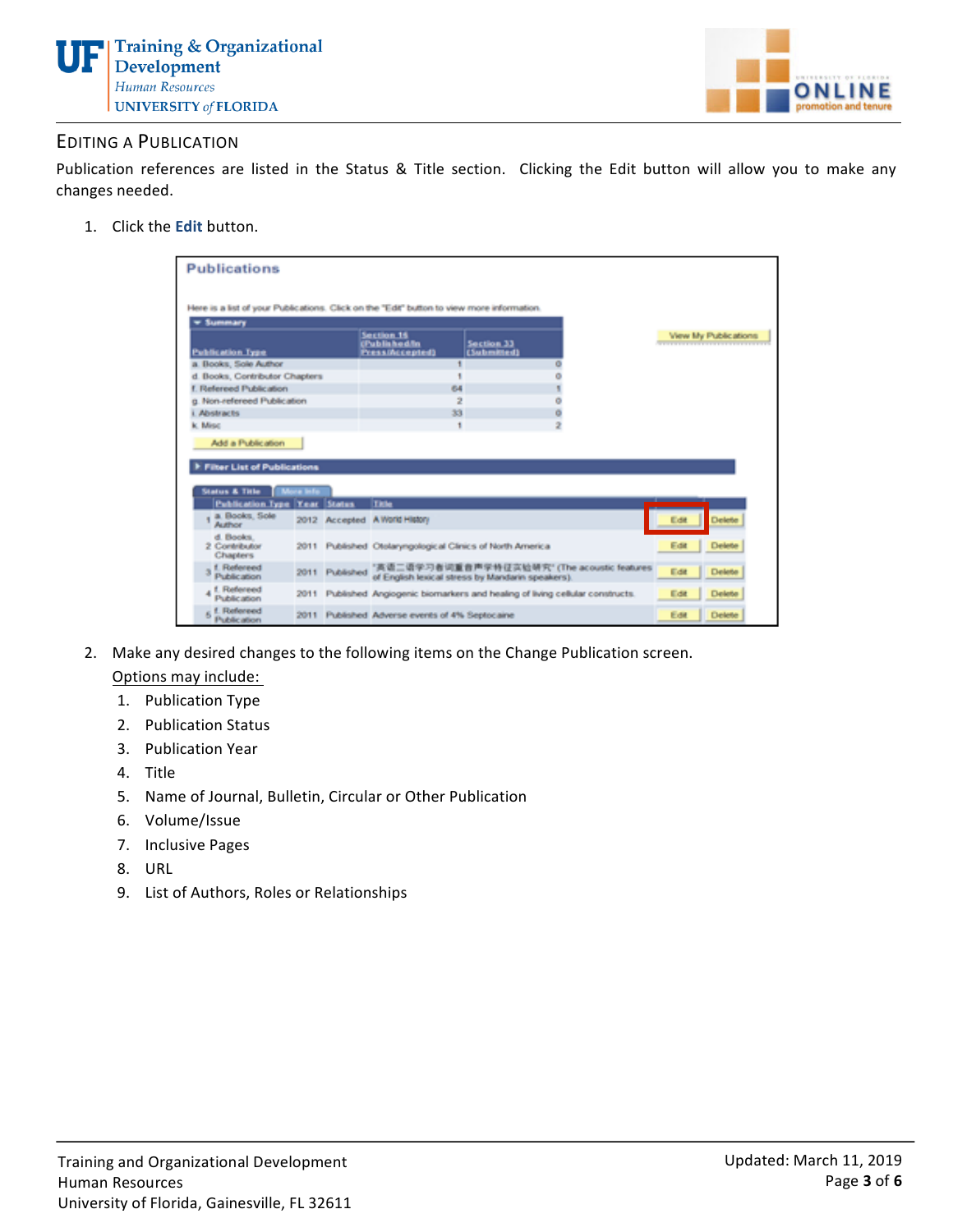Г



|                                | <b>Change Publication</b>                                                      |   |                                             |
|--------------------------------|--------------------------------------------------------------------------------|---|---------------------------------------------|
|                                | Enter publication type, then other information below. Press the "Save" button. |   |                                             |
| <b>Publication Information</b> |                                                                                |   |                                             |
| *Publication Type              | f. Refereed Publication                                                        | ▼ | <b>Packet Instructions for Publications</b> |
| <b>*Publication Status</b>     | Published v                                                                    |   |                                             |
| <b>Publication Year</b>        | 2007<br>(example: 2005)                                                        |   |                                             |
| <b>Title</b>                   | "Gender and the Service Sector in United States Business History"              |   |                                             |
| Name of Journal or             | <b>Business History Review</b>                                                 |   |                                             |
| <b>Publication</b>             |                                                                                |   |                                             |
| <b>Volume/Issue</b>            | 81:3                                                                           |   |                                             |

- 3. Click **Save** when finished.
- 4. Click the Return to the Publication button to make further edits. Otherwise, click Go to Publication List button to return Publications screen.

## **VIEWING ALL PUBLICATIONS**

Clicking the View My Publications button will display the full details of all of your publications in an .rtf document in the P & T template format.

5. Click the **View My Publications** button.

| <b>Publications</b>                                                                       |                                                |                           |                             |
|-------------------------------------------------------------------------------------------|------------------------------------------------|---------------------------|-----------------------------|
| Here is a list of your Publications. Click on the "Edit" button to view more information. |                                                |                           |                             |
| $\blacktriangledown$ Summary                                                              |                                                |                           |                             |
| <b>Publication Type</b>                                                                   | Section 16<br>(Published/In<br>Press/Accepted) | Section 33<br>(Submitted) | <b>View My Publications</b> |
| a. Books, Sole Author                                                                     |                                                |                           |                             |
| d. Books, Contributor Chapters                                                            |                                                |                           |                             |
| Refereed Publication                                                                      | 64                                             |                           |                             |
| g. Non-refereed Publication                                                               |                                                |                           |                             |
| Abstracts                                                                                 | 33                                             |                           |                             |
| k. Misc                                                                                   |                                                |                           |                             |

**NOTE:** You may need to disable your browsers popup blockers and enable downloads to successfully view the .rtf document.

#### **DELETING PUBLICATIONS**

Any publication that you no longer need can be deleted.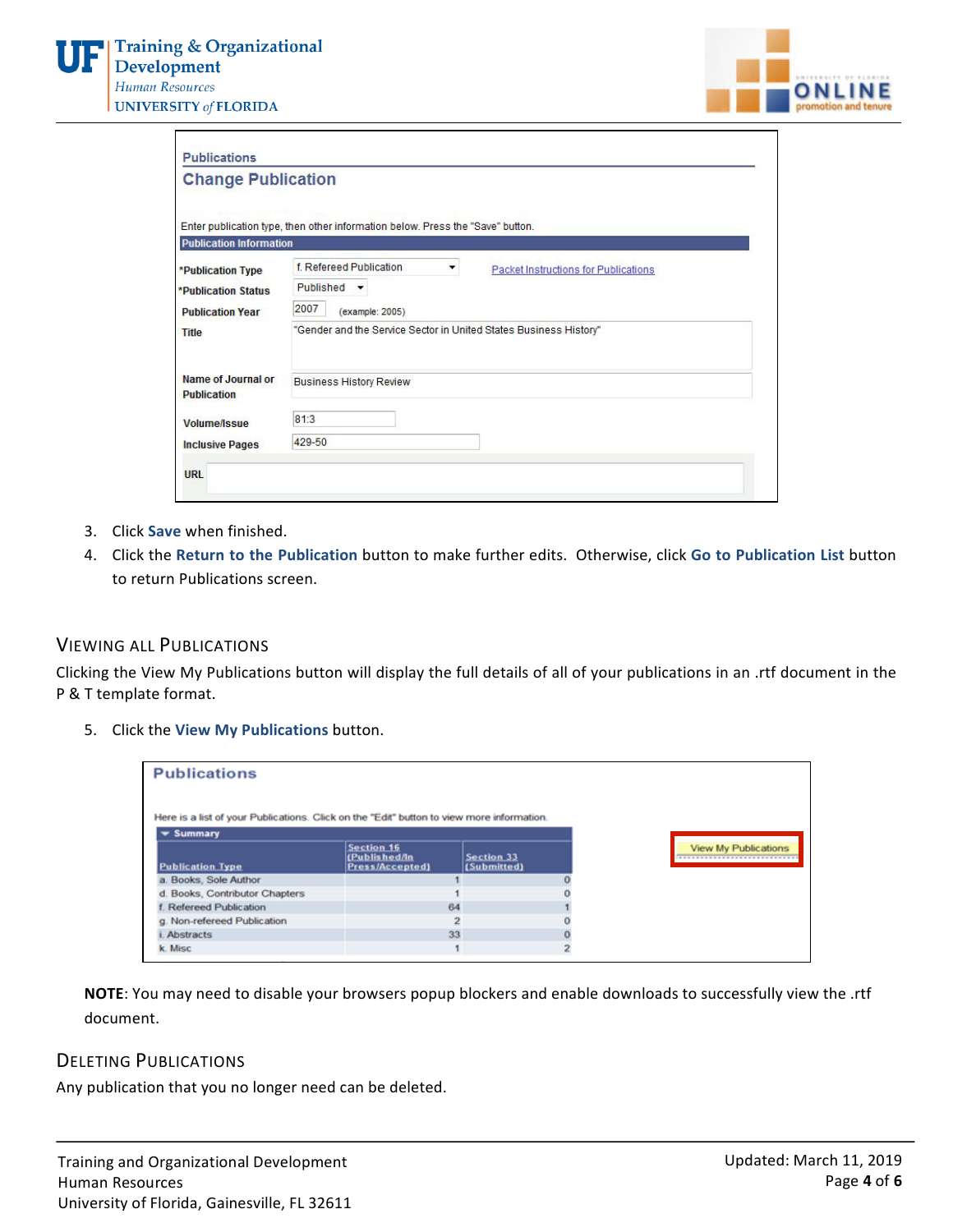



6. Click the Delete button for each publication you wish to delete.

|  | Status & Title<br>ш        | More Info |        |                               |      |        |
|--|----------------------------|-----------|--------|-------------------------------|------|--------|
|  | <b>Publication Type</b>    | Year      | Status | <b>Title</b>                  |      |        |
|  | f. Refereed<br>Publication |           |        | 2012 Accepted A World History | Edit | Delete |

7. Confirm the deletion by clicking Yes - Delete on the Delete Confirmation screen. If you decide not to delete the publication, click No - Do Not Delete.

| <b>Publications</b>                                                      |
|--------------------------------------------------------------------------|
| <b>Delete Confirmation</b>                                               |
| ?<br>Are you sure you want to remove this Publication (A World History)? |
| No - Do Not Delete<br>Yes - Delete                                       |

If you accidentally delete the wrong publication, add it back to your list of publications by clicking the Add a **Publication** button on the Publications page.

# SEARCHING/FILTERING A PUBLICATION

You can search for or filter your publications list within the Filter List of Publications section on the Publication page.

|                                |                |                                                | View My Publications             |
|--------------------------------|----------------|------------------------------------------------|----------------------------------|
|                                |                |                                                |                                  |
| d. Books, Contributor Chapters |                |                                                |                                  |
|                                | 64             |                                                |                                  |
|                                | $\overline{2}$ |                                                |                                  |
|                                | 33             |                                                |                                  |
|                                |                | 2                                              |                                  |
| Filter List of Publications    |                |                                                |                                  |
|                                |                | <b>Filter List of Publications</b>             | <b>Clear Filter</b>              |
|                                |                |                                                |                                  |
|                                |                | Section 16<br>(Published/In<br>Press/Accepted) | <b>Section 33</b><br>(Submitted) |

Training and Organizational Development Human Resources University of Florida, Gainesville, FL 32611